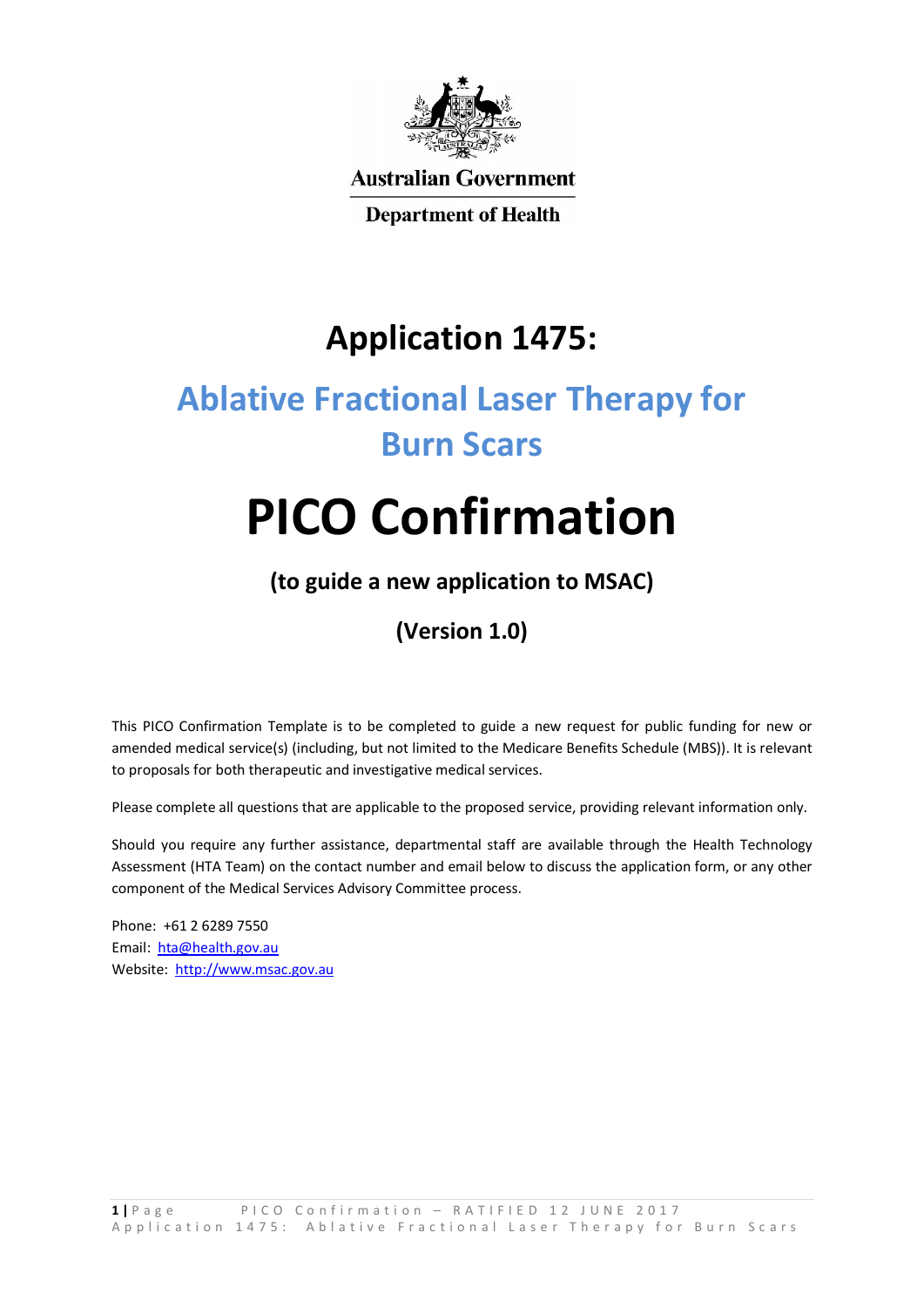## **Summary of PICO criteria**

*To define the question(s) to be addressed in an Assessment Report to the Medical Services Advisory Committee (MSAC)* 

| <b>Description</b>                                                                                                                                                |                                                                                                                                                                                                                                                                                      |  |
|-------------------------------------------------------------------------------------------------------------------------------------------------------------------|--------------------------------------------------------------------------------------------------------------------------------------------------------------------------------------------------------------------------------------------------------------------------------------|--|
| People with hypertrophic and keloid burn scars that are associated with significant<br>functional or psychological impairment.                                    |                                                                                                                                                                                                                                                                                      |  |
| Ablative fractional carbon dioxide laser therapy in addition to reconstructive surgical<br>procedures, provided by qualified plastic and reconstructive surgeons. |                                                                                                                                                                                                                                                                                      |  |
| Reconstructive surgical procedures alone (in the absence of ablative fractional<br>carbon dioxide laser therapy)                                                  |                                                                                                                                                                                                                                                                                      |  |
| Patient relevant                                                                                                                                                  |                                                                                                                                                                                                                                                                                      |  |
| Safety-related outcomes                                                                                                                                           | Treatment-associated local side effects<br>Adverse events                                                                                                                                                                                                                            |  |
| Therapeutic effectiveness                                                                                                                                         | Scar functionality: range of motion, pliability<br>Symptomatic control: neuropathic pain, itchiness<br>Scar appearance: colour, thickness, cosmesis                                                                                                                                  |  |
| Health-related quality of life                                                                                                                                    | Burn Specific Health Scale (BSHS-B) quality of life<br>instruments - a burn specific multi-attribute<br>instrument that measures simple abilities, hand<br>function, affect, body image, interpersonal<br>relationship, sexuality, heat sensitivity, treatment<br>regimens, and work |  |
| <b>Healthcare system</b>                                                                                                                                          |                                                                                                                                                                                                                                                                                      |  |
| Reconstructive surgical<br>procedures                                                                                                                             | Number and / or complexity of procedures                                                                                                                                                                                                                                             |  |
| Duration of hospitalisation                                                                                                                                       | Average length of stay                                                                                                                                                                                                                                                               |  |
| Resources used to manage<br>side effects and adverse<br>events                                                                                                    | Incidence and standard of care for adverse events                                                                                                                                                                                                                                    |  |
| Cost effectiveness                                                                                                                                                | Cost per quality adjusted life year                                                                                                                                                                                                                                                  |  |
| <b>Financial implications</b>                                                                                                                                     | Number of patients treated                                                                                                                                                                                                                                                           |  |
|                                                                                                                                                                   | Capital cost of equipment                                                                                                                                                                                                                                                            |  |
|                                                                                                                                                                   | Reduction in surgical intervention and/or<br>hospitalisation                                                                                                                                                                                                                         |  |
|                                                                                                                                                                   |                                                                                                                                                                                                                                                                                      |  |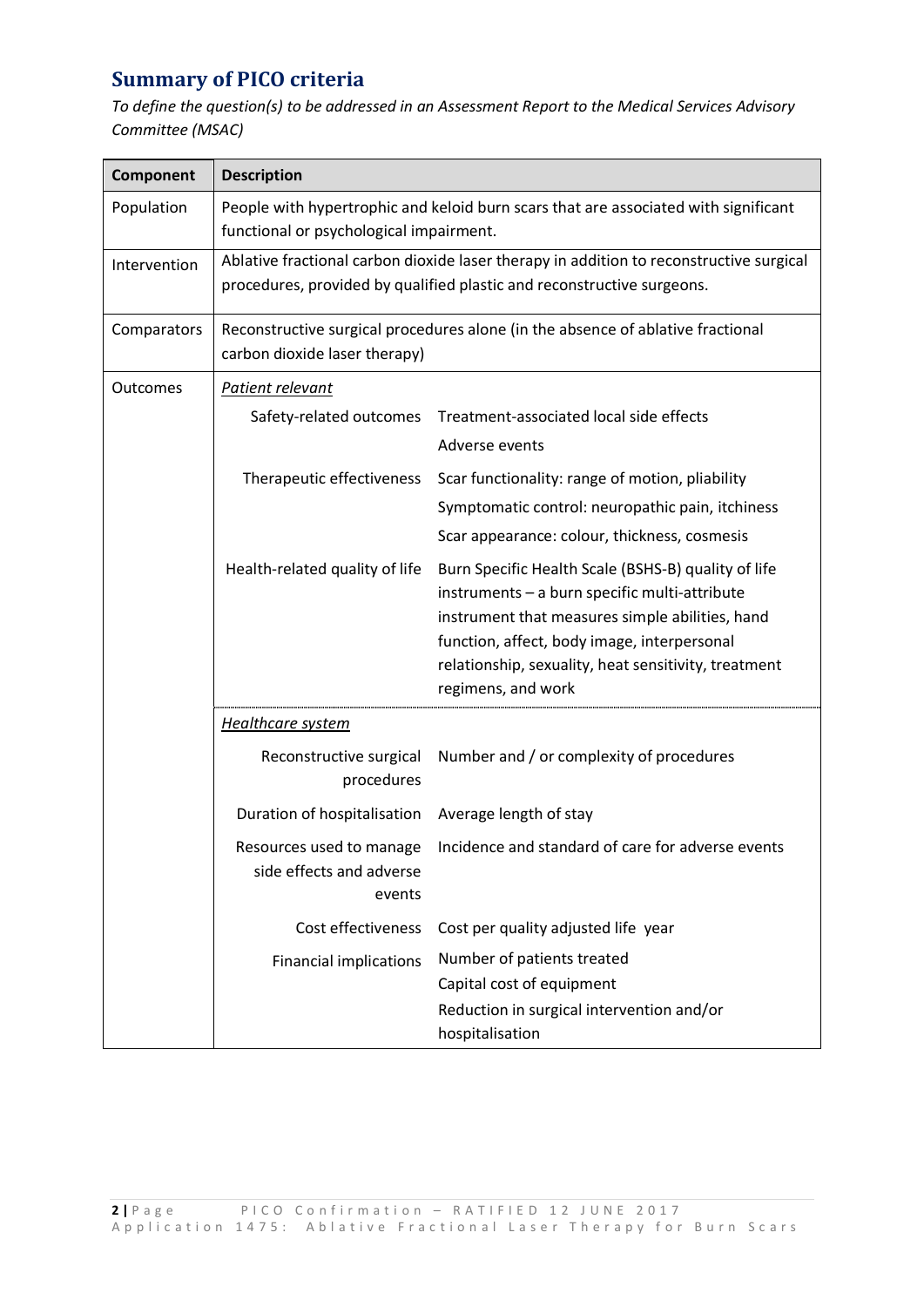## **PICO rationale for therapeutic and investigative medical services only**

## **Population**

People with hypertrophic and keloid burn scars that are associated with significant functional or psychological impairment.

#### *Rationale*

In Australia, an estimated 200,000 people suffer burn injury requiring medical treatment every year (Fiona Wood Foundation 2017). In 2013-14, an estimated 5,430 people with burn injury received medical treatments in hospitals<sup>1</sup> (AIHW 2016). These represent around 1% of all hospitalisations for injury. Of these cases, the rates of hospitalised burn injury in boys and girls of 0-4 years were the highest, at 75 cases and 51 cases per 100,000 population respectively (AIHW 2016). The two main causes of burn injury are exposure to smoke, fire and flames; and contact with heat and hot substances (AIHW 2016). A majority of hospitalised burn cases had injury to partial thickness of the skin (70%) or full thickness (23%), rather than only to the top layer of skin, causing erythema (7%) (AIHW 2016).

Survivors of severe burn injury commonly live with considerable scarring that has life-long negative impacts on all aspects of their lives. These include not only aesthetic appearance and physical functioning, but also psychological and social functioning that affects their relationships with other people and the broader society (Issler-Fisher et al 2016). A review by Falder et al (2009) lists a broad range of outcomes from burn scars. These include scar contractures that limit joint movement and deform anatomical structures (e.g. hand and grip strength); broad sensory perception triggered by touch or movement (e.g. pain, temperature, vibration and itch or chemical stimuli); post-traumatic stress disorder and depression, to name a few.

People living with burn scars are a heterogeneous population because of wide variations in age, mechanism of injury, number of scars, depth and sites of burn, and level of physical and social comorbidities (Falder et al 2009). In drafting this document, a number of options for specifying the most appropriate population for receiving the proposed intervention - ablative fractional carbon dioxide  $(CO_2)$  laser therapy – have been explored. This is to ensure that the wording is sufficiently broad for capturing the heterogeneous nature of burn scars and impacts, and be reasonably specific to avoid inappropriate use of the intervention in unintended population. Table 1 describes the options that have been considered.

| Source                                                       | Suggested or actual wording to define scar type or population                                                                                                                                                                                                  |
|--------------------------------------------------------------|----------------------------------------------------------------------------------------------------------------------------------------------------------------------------------------------------------------------------------------------------------------|
| Applicant's<br>Application Form                              | Patients suffering from consequences of burn scars and scars following other medical<br>conditions, where large areas of skin are affected, leading to detrimental physical<br>aesthetic and social sequelae, such as pruritus, pain, stigma, and contracture. |
| First draft                                                  | People with severe scarring resulting from burn injury.                                                                                                                                                                                                        |
| <b>Existing MBS items</b><br>pertinent to scar<br>management | Scars: MBS items 45506, 45512, 45515, 45518<br>Extensive burn scars: MBS item 45519<br>Severely disfiguring scarring: MBS items 45025, 45026                                                                                                                   |

#### **Table 1: Options for defining patient population**

<sup>1</sup> 1 Estimated based on hospital separations with a principal diagnosis recorded as T20-T31, where the mode of admission was not a transfer from another acute hospital and urgency status was recorded as 'emergency'.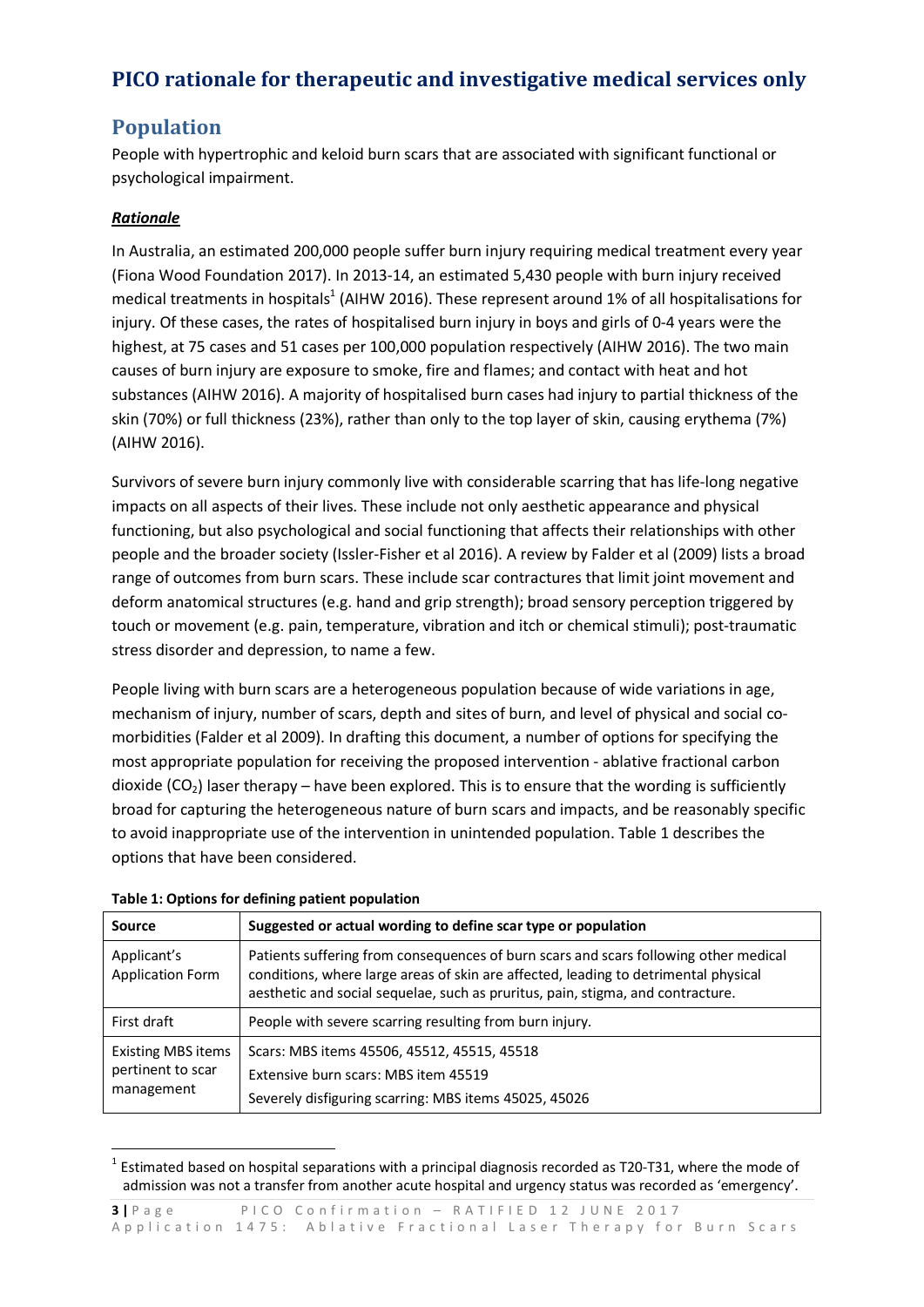| <b>Source</b>                                                                    | Suggested or actual wording to define scar type or population                                                                                                                                                                                                                                                                                                                                                                                                                                                                                                                                                                                                                   |
|----------------------------------------------------------------------------------|---------------------------------------------------------------------------------------------------------------------------------------------------------------------------------------------------------------------------------------------------------------------------------------------------------------------------------------------------------------------------------------------------------------------------------------------------------------------------------------------------------------------------------------------------------------------------------------------------------------------------------------------------------------------------------|
| Clinical<br>recommendations<br>by Gold et al 2014                                | Formal definitions was provided for the following scar types:<br>Mature scar, Immature scar, Linear hypertrophic (e.g. Surgical / Traumatic), Widespread<br>hypertrophic (e.g. burn), Minor Keloid and Major Keloid                                                                                                                                                                                                                                                                                                                                                                                                                                                             |
| PASC advice                                                                      | Burn scars associated with significant functional or psychological impairment                                                                                                                                                                                                                                                                                                                                                                                                                                                                                                                                                                                                   |
| Applicant's<br>guidance (prior to<br>endorsing PASC<br>advice)                   | Significant burn scars (difficult to define in an MBS item descriptor)<br>$\bullet$<br>Hypertrophic and/or contracted burn scars<br>$\bullet$<br>Burn scars associated with significant functional or psychological impairment<br>$\bullet$                                                                                                                                                                                                                                                                                                                                                                                                                                     |
| Selected clinical                                                                | Various description of scar types or patient population:                                                                                                                                                                                                                                                                                                                                                                                                                                                                                                                                                                                                                        |
| studies                                                                          | · Issler-Fisher 2016: burn scars comprising structural changes (atrophic, hypertrophic,<br>keloid scars)<br>• El-Zawahry 2015: hypertrophic and keloidal scars<br>. Waibel 2013: hypertrophic scars resulting from burns, surgery or traumatic injuries<br>· Ozog 2013: mature burn scars<br>· Qu 2012: mature, full-thickness, hypertrophic burn scars<br>· Hultman 2013: hypertrophic burn scars<br>• Shumaker 2012: Patients with functional deficits related to refractory scar contractures<br>• Shumaker 2012b: Patients with multiple traumatic scars related to blast injuries  for<br>potential mitigation of contractures, poor pliability, and textural irregularity |
| Common scar<br>rating instruments<br>for assessing scars<br>in clinical research | • Vancouver Scar scale (VSS)<br>• Patient and Observer scar assessment scale (POSAS)<br>. University of North Carolina Scar Scale<br>• Manchester Scale<br>• Visual Analogue Scale (VAS) with scar rating<br>• Stony Brook Scar Evaluation Scale<br>• Phaseshift Rapid In Vivo Measurement of the Skin (PRIMOS)<br>· Modified POSAS                                                                                                                                                                                                                                                                                                                                             |

As presented in Table 1, there is various wording for characterising a scar in clinical trials, clinical practice and the existing list of relevant MBS items. There are also scar-rating instruments that are used in clinical research. However, in clinical practice, these tools do not serve as an indicator for necessity of a reconstructive procedure, such as surgical reconstruction or laser resurfacing. Burn and reconstructive surgeons judge the need for a reconstructive intervention clinically, according to various patient and scar factors (including location of the scar, patient symptoms, restricted range of motion, psychological and social impact, chronic wound breakdown, quality of life and so on). Several of these factors are not incorporated into the existing scoring system.

In considering the above, the proposed population is: 'People with hypertrophic and keloid burn scars that are associated with significant functional or psychological impairment'. This description incorporates both the structural characteristics of scarring (i.e. hypertrophic and keloidal) and impacts of scarring. The word 'significant' would be left to professional judgment by burn and reconstructive surgeons, in line with standard clinical practice. The description includes all sources of burn injury (fire, chemicals, scalding water, grease and electricity). It also has no age restriction, because burn injury can affect people of all ages, and there is evidence that the intervention may be suitable for use in patients as young as 5 years old.

To mitigate "the risk of leakage beyond the intended population" discussed by the PICO Advisory Sub-Committee (PASC), the applicant has recommended the intervention be restricted to use by qualified plastic and reconstructive surgeons operating in burn centres (see next section and the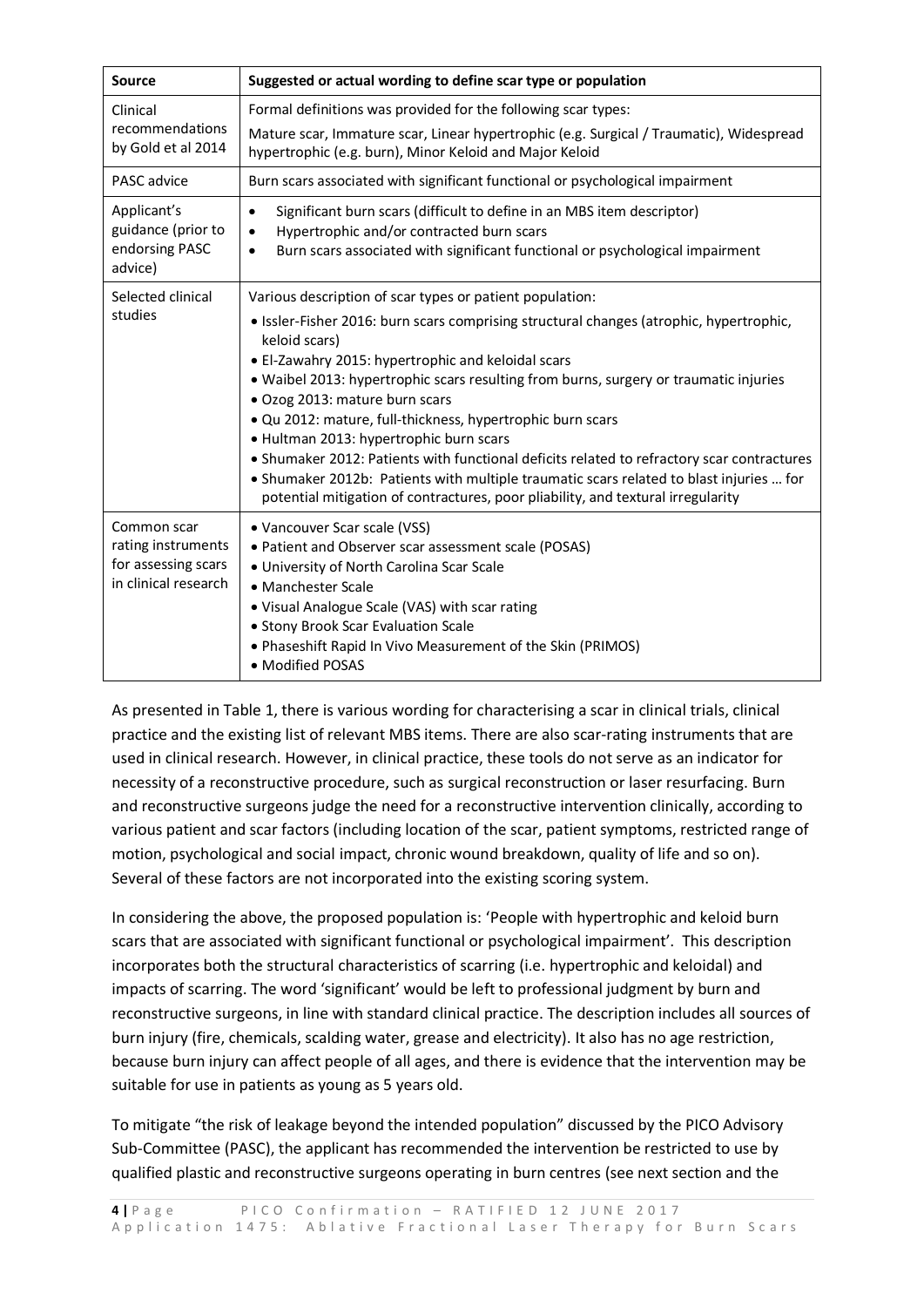rationale for clinical circumstances of use on page 8). The most severe cases of burn scarring are referred to burn and reconstructive surgeons operating in burn centres. For this reason, restricting the clinical circumstances of use to burn centres would minimise the risk of the proposed intervention being used in patients with minor burn scars or inappropriate scars (e.g. atrophic scars). It would also prevent treatment of scars that are not of significant functional or psychological impairment. The applicant explained that it is unlikely that medical centres/clinics that are not burn centres would have (or invest in) the relevant equipment and trained personnel, so the technology and training requirements may be a risk mitigating factor without the need to define specific centres in the MBS descriptor. PASC considered it would be difficult (i.e. most unlikely) that the Department of Human Services (DHS - Medicare) could restrict MBS items (treatments) to specific centres/buildings. If needed, MBS items can be restricted to broad practitioner types, and an MBS item can be identified as a treatment provided in or out of hospital. However, establishing and administering more specific medical site restrictions is likely to be problematic administratively.

#### **Intervention**

Ablative fractional carbon dioxide laser therapy in addition to reconstructive surgical procedures, provided by qualified plastic and reconstructive surgeons.

#### *Rationale for the technology*

Burn scar management usually commences with more conservative measures. These include compression garments, massage, heat, ultrasound, aggressive physical and occupational therapy, and corticosteroid injections (Shumaker et al 2012). For refractory or more severe burn scars, surgical interventions may be required. These include shaving/dermabrasion of a scar, incision and release, skin grafting, flaps, and long-term splinting (Shumaker et al 2012).

Surgical management remains the mainstay of scar management, especially for contracted scars. Surgical interventions often aim at relieving tension and ultimately improving range of motion. While highly effective, surgical interventions may be associated with significant added morbidities. These include additional scarring at surgical sites, and relatively high recurrence rates, treatment delay, and efficacy constrained to the surgical site (Anderson et al 2014).

The development of laser scar treatment over the past 30 years has provided a treatment option that is less invasive than surgical interventions, but more effective than the non-invasive conservative approaches noted above (Anderson et al 2014).

Laser scar treatment works on the basis of remodelling skin by creating microscopic photo-thermal injury ('thermolysis') to specific target scarred skin areas. Skin remodelling from thermolysis following laser treatment shares the same features as wound repair and skin morphogenesis. However, the precise reason why microscopic thermal injury can improve a scar through skin resurfacing, while macroscopic thermal injury causes one, remains unknown (Anderson et al 2014).

There are different types of lasers available for skin resurfacing. They are characterised by whether they are fractionated or non-fractionated, and whether they are ablative or non-ablative. Nonfractionated lasers act on the entire treated surface, whereas fractionated lasers produce microscopic columns of thermal injury over the treatment area in a pixelated fashion (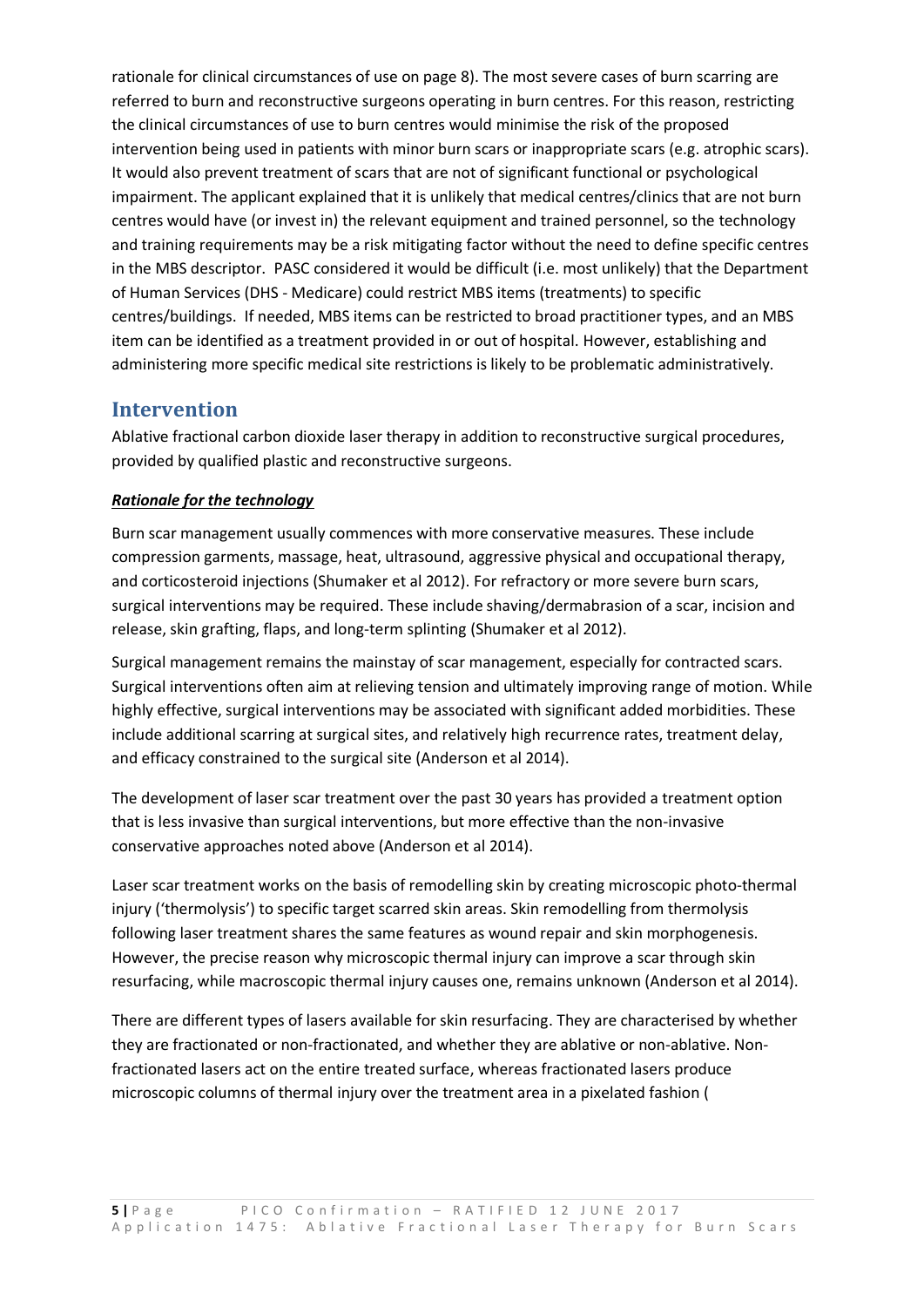Figure 1). Ablative lasers vaporize tissue layers in the columns whereas non-ablative lasers leave the skin intact (Albert 2017). Because of the removal of scar tissue, ablative fractional lasers may be more effective for thicker scars and for more severely contracted scars.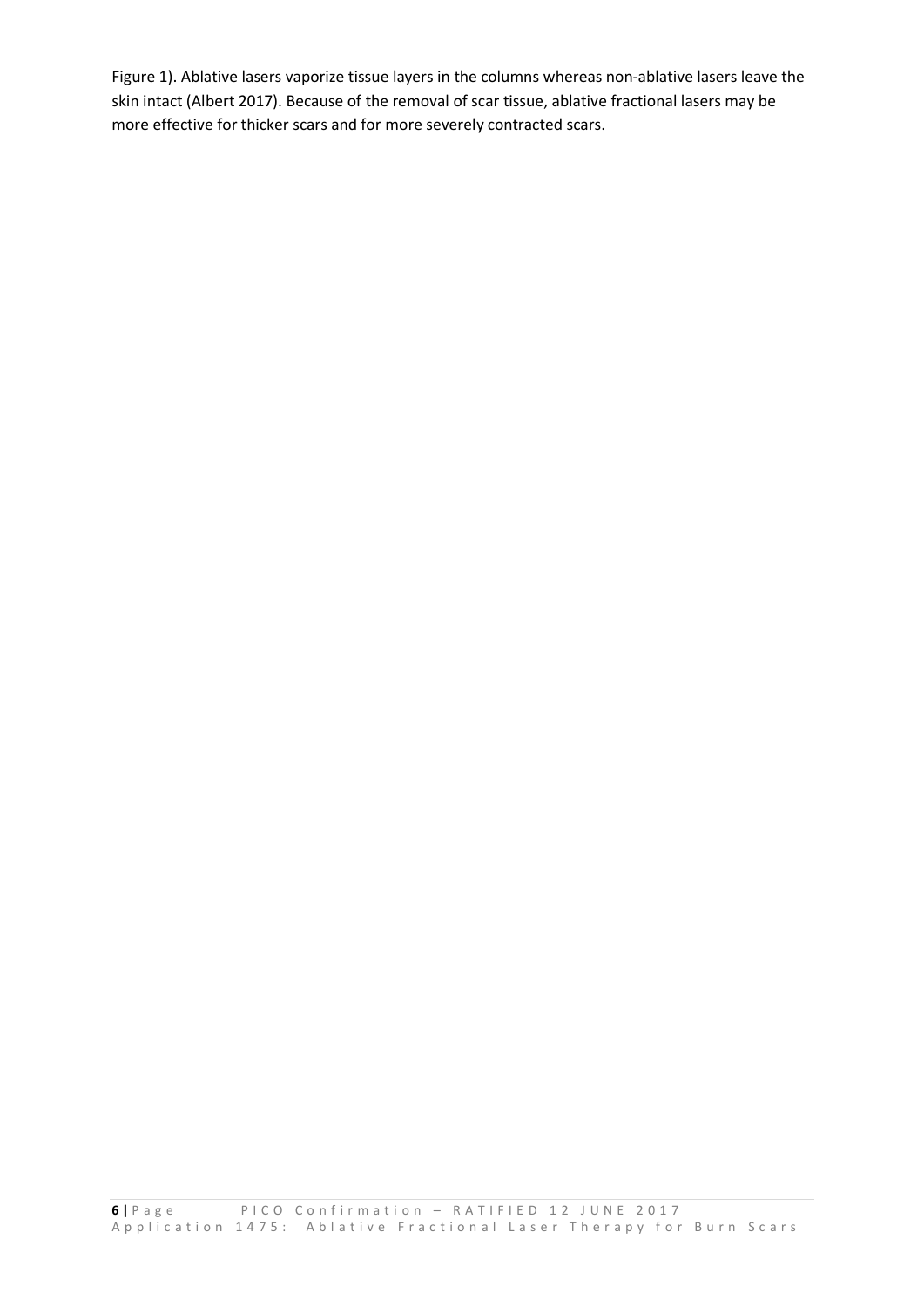#### Figure 1: Comparison between ablative, non-ablative, fractional and non-fractional resurfacing



Source: Anderson et al (2014, supplementary material); Chan et al (2015)

Currently, three types of laser wavelengths are available. Carbon dioxide  $(CO<sub>2</sub>)$  lasers (10 600-nm wavelength) are the most common. Erbium:yttrium-aluminum-garnet (Er:YAG) (2940-nm wavelength) and thulium (1927-nm wavelength) devices are also available (Anderson et al 2014).

The proposed intervention is ablative fractional  $CO<sub>2</sub>$  laser. This application is NOT brand-specific. Each CO2 laser pulse removes 50-100 µm of tissue compared to 25-30 µm by Er:YAG (Tanna et al 2015). Clinical consensus is that ablative fractional  $CO<sub>2</sub>$  lasers typically produce the greatest improvement for hypertrophic and contracted scars (Anderson et al 2014). These scars are common among burns patients. Furthermore, the current consensus is that "an appropriate degree of surrounding thermal coagulation around the ablated column appears to facilitate the subsequent remodelling response. Because of somewhat weaker optical absorption by tissue water,  $CO<sub>2</sub>$  lasers possess a relatively greater potential for surrounding tissue coagulation than do Er:YAG lasers. Carbon dioxide lasers also decrease the potential for treatment-related bleeding" (Anderson et al 2014, p.188). To the applicant's knowledge, all burn centres providing treatment with ablative fractional device use the ablative fractional  $CO<sub>2</sub>$  laser device rather than an Er:YAG device. Plastic surgeons and dermatologists working in private practices might offer treatment using ablative fractional Er:YAG lasers. However, they are for different scar types (traumatic) and for patients with less severe scarring. For these reasons, the intervention is specified as ablative fractional  $CO<sub>2</sub>$  laser.

Ablative laser treatment is used in conjunction with reconstructive surgical procedures as part of a holistic treatment approach to scar management. In some cases, ablative laser treatment may reduce the extent of a surgical procedure (e.g. local flaps Z-plasty with laser therapy could be provided instead of regional or free flaps or tissue expanders) or replace the need for surgical intervention altogether (e.g. release of lip or eyelid ectropion due to burns).

It is worth noting that ablative laser treatment is considered a 'surgical procedure', because it is invasive, albeit to a lesser extent than surgical interventions. It is usually performed in an operating theatre, with approximately 60-70% of patients requiring general anaesthesia. The remaining patients receive local or regional anaesthesia (with or without sedation), performed by an anaesthetist. This is the same requirement as any other surgical reconstructive procedure. Paediatric patients are always treated under general anaesthesia.

In relation to treatment frequency, a minimum treatment interval of one to three months between fractional laser treatments is recommended, with treatments continued until a therapeutic plateau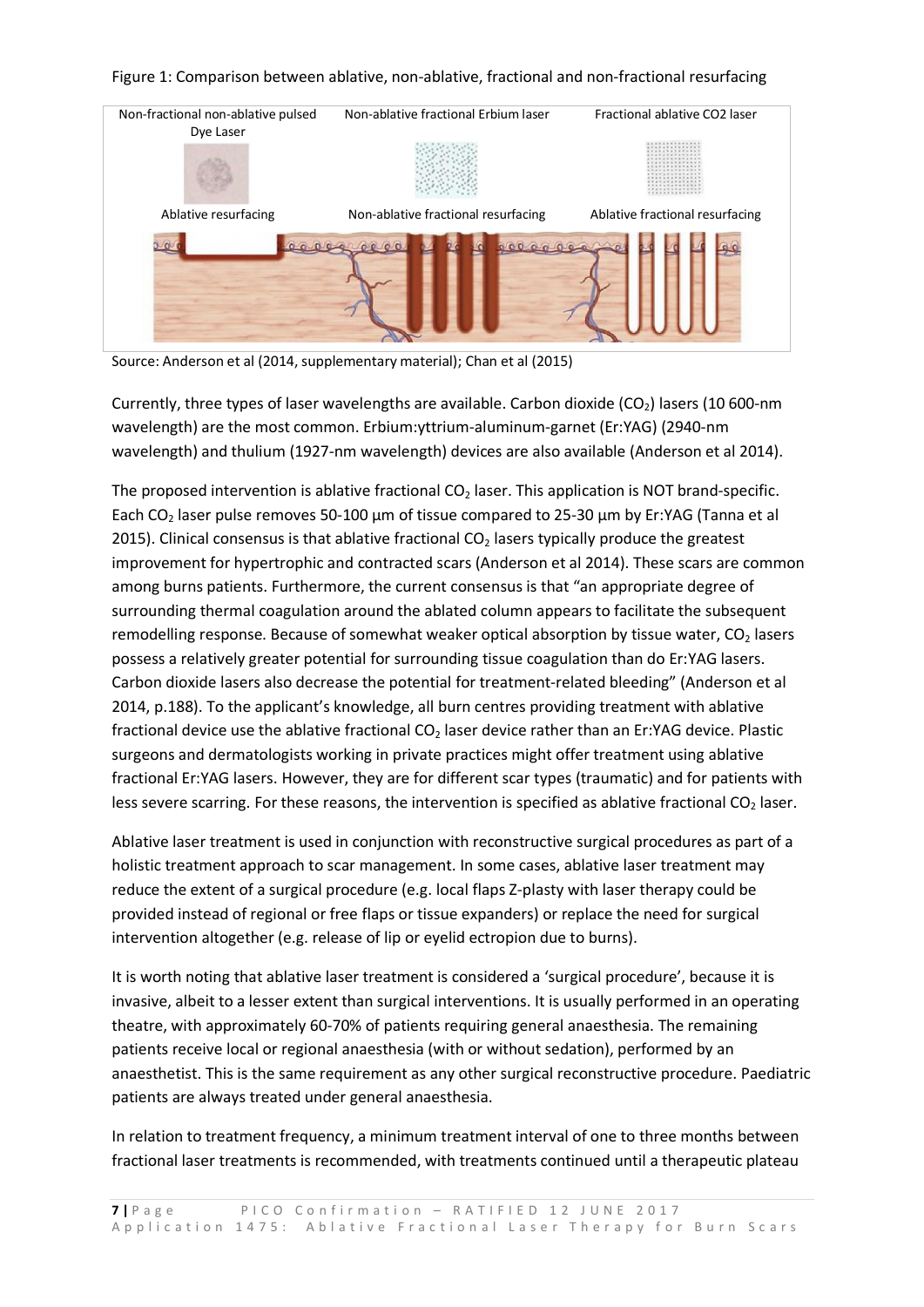or treatment goals are achieved (Anderson et al 2014). Although individual treatment courses vary, most patients receive a series of three to six treatments (Anderson et al 2014).

#### *Rationale for clinical circumstances of use*

The applicant indicated that only qualified plastic and reconstructive surgeons, trained in laser medicine and having obtained a laser safety certificate, should treat burn patients with ablative fractional CO<sub>2</sub> laser. This is because ablative fractional CO<sub>2</sub> laser in burn scar management is highly complex and technical. This opinion is consistent with views of a panel of dermatology and plastic surgery physicians, published in *Laser Treatment of Traumatic Scars with an Emphasis on Ablative Fractional Laser Resurfacing Consensus Report* (2014). The expert panel recommends that, while laser therapy for scars is generally well-tolerated with a low rate of complications, treating surgeons must exercise good judgement in applying the intervention for individual patients. As noted above, the risk that the intervention could be used beyond the intended population is also minimised by restricting it to qualified burn and reconstructive surgeons.

PASC advised that is seemed reasonable that use of the intervention be restricted to qualified burn and reconstructive surgeons. PASC noted that identifying qualified plastic and reconstructive surgeons in order to restrict use of this intervention would be difficult. DHS (Medicare) does not have a specific identifier code at the subspecialty level of burn and reconstructive surgeon. PASC considered that accreditation-recording processes (so DHS can identify providers of a specialised MBS service) have been established before. However, it generally requires a medical college to perform the role of establishing, maintaining and providing the list to DHS (Medicare). While awaiting formal arrangements for accreditation (and establishing processes that enables DHS to record practitioner information and progress rebate system adjustments), the patient population may not be able to be specifically restricted (other than on an in or out-of-hospital basis or to broader practitioner types).

PASC noted that the preferred approach of the applicant is to limit the service to plastic and reconstructive surgeons (trained in laser medicine), with laser safety certificates, and qualified in providing care to patients with severe burn scarring.

PASC noted that rural and regional areas may not have access to burn specialists. While noting that dermatologists are also mal-distributed towards urban centres, PASC noted the applicant's guidance that interested dermatologists could be trained (by burn specialists) to deliver the proposed treatment in rural areas. The applicant stated that currently, rural burn patients with acute injury (who meet certain criteria<sup>2</sup>) are referred to burn centres for acute treatment. Similarly, the majority of burn scars requiring treatment are referred to burn centres to receive reconstructive procedures. This has been the rationale for establishing burn centres, so patients with significant burns and scarring can receive specialist care (in recognition of the fact that burn scars are different to scars from other traumatic causes - because of the systemic inflammation that accompanies burns).

PASC noted that, due to financial constraints and smaller population pool, regional centres are much less likely to invest in an ablative fractional laser device of high quality (that would only be used to treat a small number of patients on the MBS). The applicant acknowledged that training dermatologists to provide the proposed intervention may be an option, but in practical terms, it is

<sup>1</sup> 2 http://anzba.org.au/care/referral-criteria/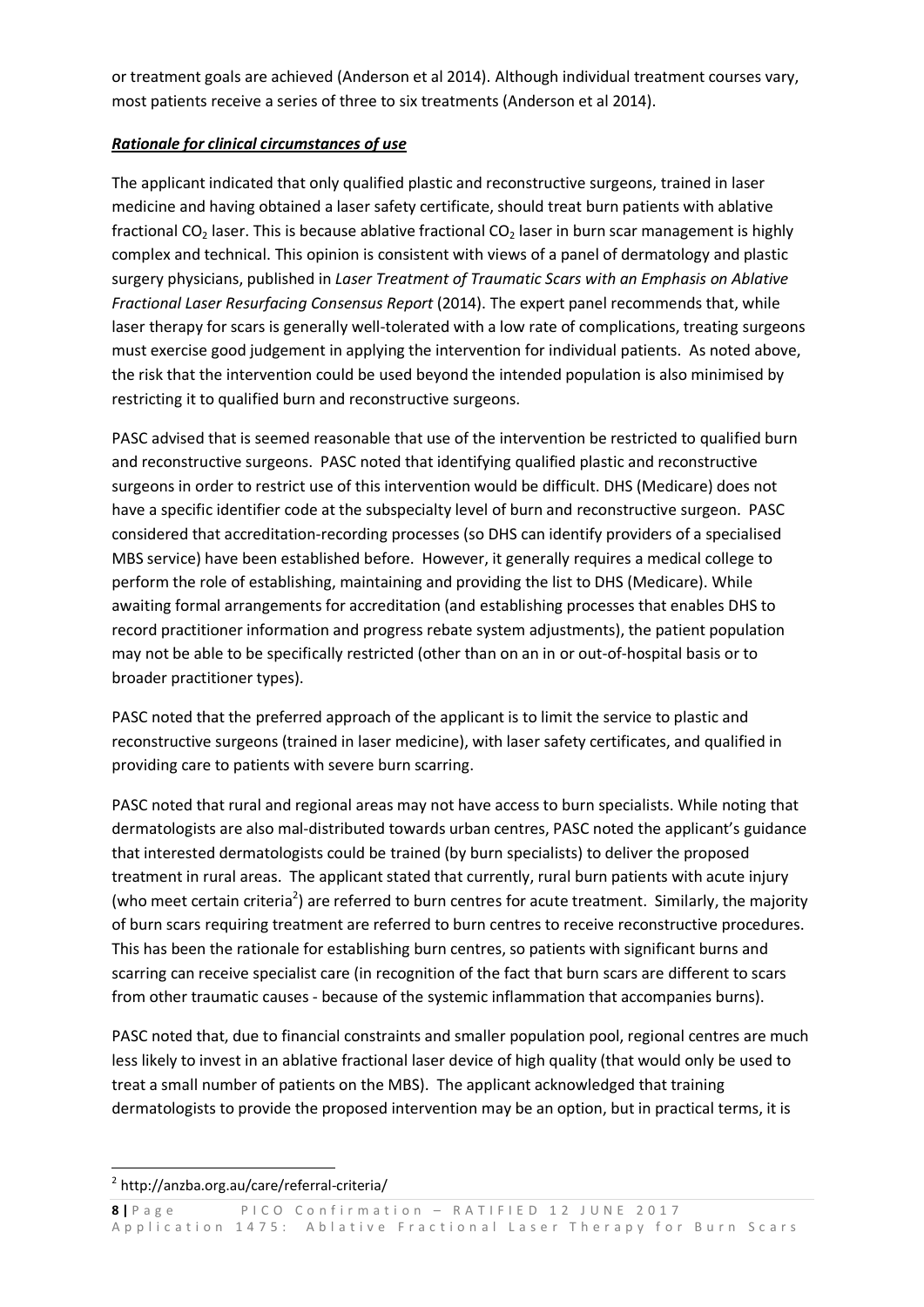unlikely to make a difference to existing access to burn scar management services (because dermatologists also tend to be located in larger cities).

#### **Comparator**

Reconstructive surgical procedures for burn scars alone.

#### *Rationale*

As discussed under 'Population' on page 3, the characteristics of burn scars are highly heterogeneous, depending on the scar location, size, thickness, presentation (e.g. contracture, ulceration, erythematous) and type (e.g. keloid or hypertrophic). Accordingly, the standard of care comprises a range of non-surgical and surgical treatments, including scar excision, skin flaps and skin grafts, physical therapy and compression therapy.

The applicant indicated that **ablative fractional CO<sub>2</sub> laser therapy is currently being routinely used at burn centres** for the management of burn scar in conjunction with other non-surgical and surgical interventions. The services have been claimed under MBS item numbers 45515 and 45518. However, the applicant notes that these two MBS item numbers do not adequately capture the extent of the procedure and treated areas. Items 45515 and 45518 are not appropriate comparators as the items were never intended to cover ablative fractional laser resurfacing and the procedure has never been MSAC-assessed for safety, clinical effectiveness and cost effectiveness.

The MSAC's *Technical Guidelines* for therapeutic medical services (MSAC 2016) defines the 'main comparator' as the medical service that is most likely to be replaced by health care providers in practice. Since ablative fractional CO<sub>2</sub> laser therapy is already provided for the intended population, this document identifies the medical service most likely be used in the absence of ablative fractional  $CO<sub>2</sub>$  laser therapy as the main comparator. Based on this rationale, surgical reconstructive procedures for burn scars are identified as the main comparator. The applicant confirmed that ablative fractional  $CO<sub>2</sub>$  laser therapy is indicated and performed for the same patient population. These patients would have undergone more extensive surgical reconstructive procedures before the introduction of ablative fractional  $CO<sub>2</sub>$  laser therapy. Similar to the current treatment algorithm, the choice of surgical reconstructive procedures prior to introduction of ablative fractionated laser varied widely. The applicant has identified a list of the most frequently used MBS items for scar reconstructions (Table 2).

| <b>Surgical procedures</b>                                          | <b>MBS</b> item numbers                  |
|---------------------------------------------------------------------|------------------------------------------|
| Scar excision/release with or without split<br>thickness skin graft | 45515; 45518; 45439; 45442; 45448; 45451 |
| Expanders (insertion & removal)                                     | 45566; 45568                             |
| Local flaps                                                         | 45200; 45203; 45206                      |

| Table 2: Current MBS items for surgical reconstructive procedures for burn scars |  |
|----------------------------------------------------------------------------------|--|
|----------------------------------------------------------------------------------|--|

There are two existing MBS items for ablative non-fractional laser therapy for scar treatment (Table 3). The applicant explained that these non-fractional lasers are provided by dermatologists and plastic surgeons (in their private practices) for treating traumatic and surgical scars. They could use non-fractional lasers for smaller and less severe burn scars but non-fractional lasers have been superseded by fractional lasers because of lower effectiveness. The applicant stated that burn centres do not routinely use non-fractional lasers, because these lasers are not effective for severe scar cases. The applicant emphasised that, unlike other traumatic scars, burn injury causes an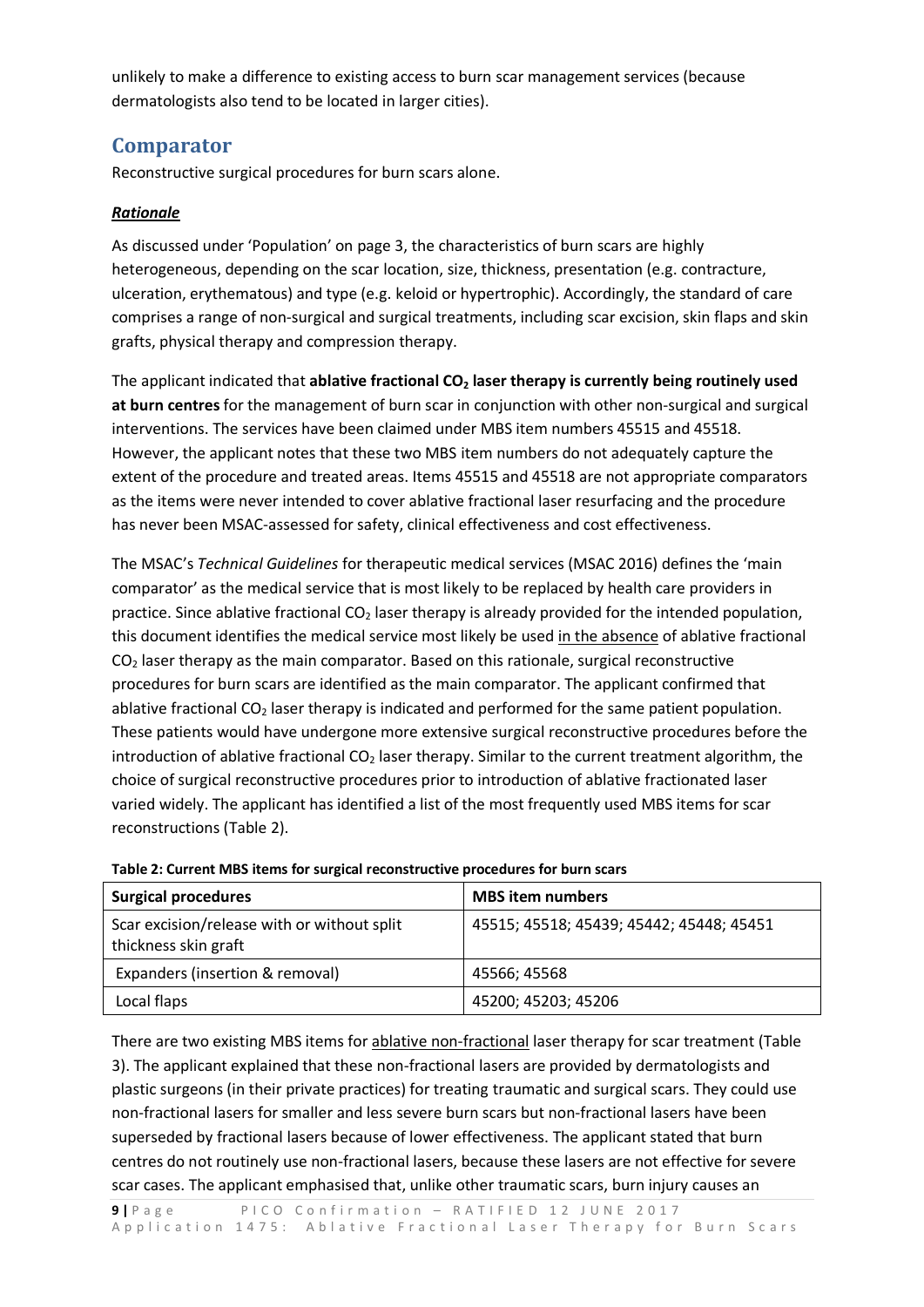inflammatory reaction in the whole body which precipitate hypertrophic scarring. Given the different patient populations, non-fractional lasers provided in private practice for non-burn scar would not be replaced if the proposed services were to be listed (i.e. not a suitable comparator).

#### **Table 3: Current MBS items for laser treatment of scarring**

Category 3 – Therapeutic Procedures **OPERATIONS | PLASTIC & RECONSTRUCTIVE**

**45025:** CARBON DIOXIDE LASER OR ERBIUM LASER (not including fractional laser therapy) resurfacing of the face/neck for severely disfiguring scarring resulting from trauma, burns or acne) – limited to 1 aesthetic

MBS Fee: \$177.35

**45026:** CARBON DIOXIDE LASER OR ERBIUM LASER (not including fractional laser therapy) resurfacing of the face or neck for severely disfiguring scarring resulting from trauma, burns or acne) – more than 1 aesthetic area.

MBS Fee: \$398.55

It is worth noting that non-ablative fractional lasers are also not routinely used in burn centres. Like ablative non-fractional laser, non-ablative fractional lasers do not have the potency or efficacy to treat burn scars requiring reconstruction. When used, non-ablative fractional lasers are usually for completing the surgical reconstructive treatment, such as treating vascularity and pigmentation within a scar, before or following therapy with either ablative fractional lasers or surgical procedures. They can also be used for atrophic scars, which is not the scar type considered in this application. For these reasons, they are not a suitable comparator or alternative to fractional ablative therapy.

In paediatric burn centres, patients may also receive treatment with a non-fractional non-ablative laser - Pulse Dye Laser (PDL) device. The PDL is used to treat the vascularity of immature scars rather than for reconstructive purpose. Hence, they are also not a suitable comparator.

#### **Outcomes**

A range of patient and health system related outcomes were identified from the extant literature and discussion with the applicant (Table 4). All studies measured outcomes using a combination of rating scales.

| <b>Outcomes</b>                                                                                                                                                                                                                                       | Common measures used in clinical research                                                                                                                                                                                                                                                                                                                                                                         |
|-------------------------------------------------------------------------------------------------------------------------------------------------------------------------------------------------------------------------------------------------------|-------------------------------------------------------------------------------------------------------------------------------------------------------------------------------------------------------------------------------------------------------------------------------------------------------------------------------------------------------------------------------------------------------------------|
| <b>Patient related outcomes</b>                                                                                                                                                                                                                       |                                                                                                                                                                                                                                                                                                                                                                                                                   |
| Therapeutic effectiveness<br>Scar functionality: range of<br>motion, pliability and elasticity,<br>closure of chronic wound<br>breakdown<br>Symptomatic control:<br>neuropathic pain and itchiness<br>Scar appearance: colour,<br>thickness, cosmesis | Vancouver Scar scale (VSS)<br>Patient and Observer scar assessment scale (POSAS) and<br>$\bullet$<br>modified POSAS<br>University of North Carolina Scar Scale<br>$\bullet$<br>Manchester Scale<br>Visual Analogue Scale (VAS) with scar rating<br><b>Stony Brook Scar Evaluation Scale</b><br>٠<br>Phaseshift Rapid In Vivo Measurement of the Skin<br>$\bullet$<br>Matching Assessment of Photographs and Scars |
| Satetv                                                                                                                                                                                                                                                |                                                                                                                                                                                                                                                                                                                                                                                                                   |

| Table 4: Patient and health system related outcomes commonly used in clinical research |  |  |
|----------------------------------------------------------------------------------------|--|--|
|                                                                                        |  |  |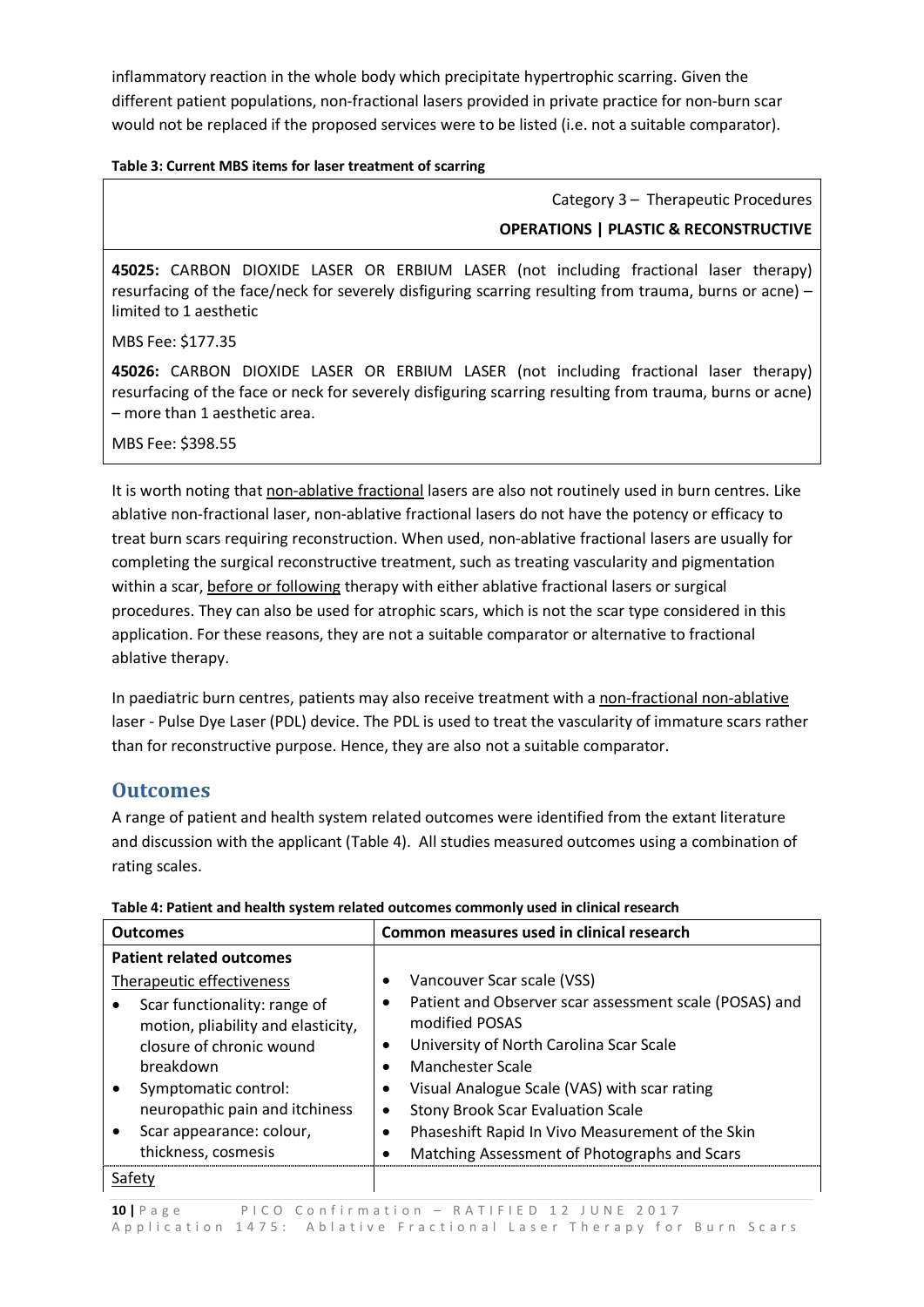| <b>Outcomes</b>                          | Common measures used in clinical research                      |
|------------------------------------------|----------------------------------------------------------------|
| Local side effects                       | Erythema, swelling, exudate, bleeding, pruritus, scabbing,     |
|                                          | superficial epidermal loss                                     |
| Adverse events                           | Blindness, infection, worsening scarring, dyschromia,<br>٠     |
|                                          | transient increased pruritus, neuropathic pain                 |
| Health related Quality of life           | Burns Specific Health Scale - Brief (BSHS-B)                   |
| <b>Health system related outcomes</b>    |                                                                |
| Reconstructive surgical<br>٠             | Number or complexity                                           |
| procedures                               |                                                                |
| Duration of hospitalisation<br>$\bullet$ | Average length of stay<br>$\bullet$                            |
| Resources used to manage side<br>٠       | Incidence and standard of care for adverse events<br>$\bullet$ |
| effects and adverse events               |                                                                |
| Cost effectiveness                       | Cost per quality adjusted life year<br>٠                       |
| <b>Financial implications</b><br>٠       | Number of patients treated<br>٠                                |
|                                          | capital cost of equipment                                      |
|                                          | Reduction in surgical intervention and/or hospitalisation      |

Source: Brusselaers et al 2010; Tyack et al 2012

#### *Rationale*

#### **Patient-related outcomes**

The evidence base identified by the applicant includes two prospective before and after cohort studies, one clinical consensus report, one prospective study and two case series reports. It is commonly reported in the literature and confirmed by the applicant that limited evidence exists on ablative fractional laser treatment, particularly randomised controlled trials given practical and ethical limitations. Before and after cohort studies whereby the patient acts as their own control and case series will likely form the majority of the evidence base for this intervention.

A non-randomised controlled clinical study assessing ablative fractional  $CO<sub>2</sub>$  laser in thermal burn scars in fifteen patients has been published in the literature (El-Zawahdry et al 2015). In this study, half of the scar was untreated as a control. Two additional case reports of ablative fractional  $CO<sub>2</sub>$ laser was used to treat thermal burn scars are also reported in the literature (Waibel et al 2008; Haedersdal 2009).

Commonly used outcomes assessed for this intervention in burn scars include scar functionality (i.e. increased range of motion, improved pliability, closure of chronic wound breakdown), symptoms (e.g. neuropathic pain and itchiness), decreases the thickness of the scar, dramatically improves cosmesis, and hence reduces the stigma and alters the psychology of affected patients. Latest research has demonstrated a significant improvement in patients' quality of life.

The applicant reports that common local side effects of treatment include erythema, swelling, exudate/ discharge, pinpoint bleeding, pruritus, scabbing for a few days up to weeks, superficial epidermal loss. Adverse effects can include blindness (if laser light hits cornea/retina), infection (<1%), burn injury with worsening scarring, dyschromia, transient increased pruritus and neuropathic pain (up to months). Contraindications to fractional laser treatment include cultured epithelial autografts, active infections, and the presence of unstable epithelium within the early weeks of injury (Anderson et al 2014).

Routine adverse effects reported in the clinical literature similarly identify immediate onset of transient erythema and localised swelling, pinpoint bleeding and mild serous discharge (Anderson et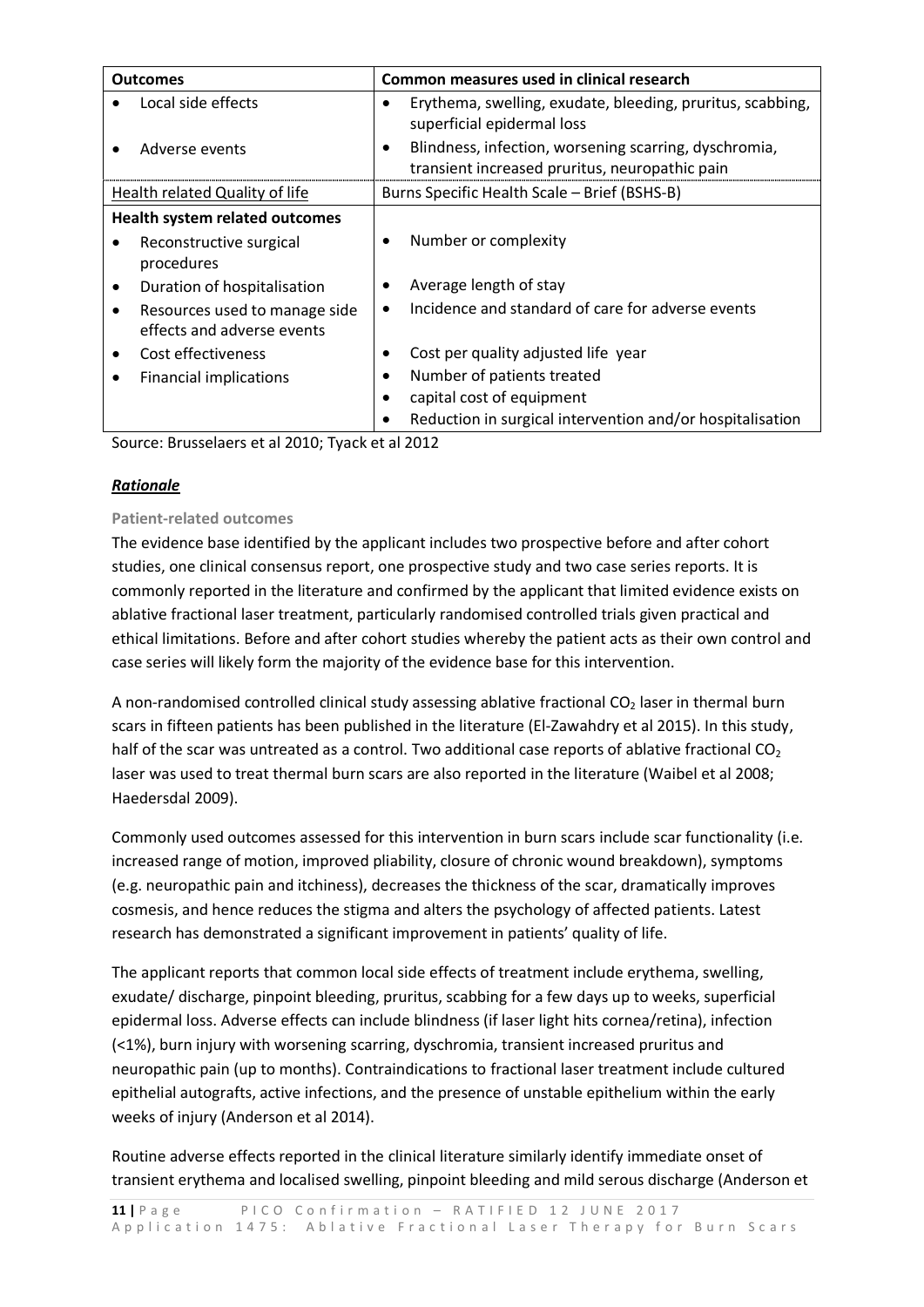al 2014). Rare adverse effects include prolonged erythema, post-procedure pain requiring medications, scar exfoliation, and transient post-inflammatory hyperpigmentation (Anderson et al 2014). Reports of new scarring in the setting of cosmetic applications and worsening of scarring after resurfacing exist in the literature (Anderson et al 2014). On the basis of the above information, patient relevant outcomes for consideration include:

- Therapeutic effectiveness: Improved scar functionality (range of motion, pliability), symptoms (neuropathic pain, itchiness), scar thickness, cosmesis, quality of life; and
- Safety: Treatment-associated adverse events.

Of note, subjective parameters include the assessment of scar-related outcomes such as neuropathic pain and pruritus, as well as evaluation of improvement of quality of life following treatment with ablative fractional laser therapy. Some of the most commonly used measures are presented in Table 5.

| <b>Name of instrument</b>                                                  | <b>Scope of measurement</b>                                                                                                                      |
|----------------------------------------------------------------------------|--------------------------------------------------------------------------------------------------------------------------------------------------|
| Vancouver Scar scale (VSS)                                                 | Vascularity, pigmentation, pliability and height                                                                                                 |
| Patient and Observer scar<br>assessment scale (POSAS)                      | Patient component: Painfulness, itchiness, colour, stiffness,<br>thickness, irregular appearance                                                 |
|                                                                            | Observer component: Vascularisation, pigmentation,<br>thickness, relief, pliability                                                              |
| University of North Carolina Scar<br>Scale (UNC4P)                         | Pruritus, paraesthesia, pain and pliability                                                                                                      |
| <b>Manchester Scale</b>                                                    | VAS plus scar colour, skin texture, relationship to surrounding<br>skin, texture, margins, size, multiplicity                                    |
| Visual Analogue Scale (VAS) with<br>scar rating                            | vascularity, pigmentation, acceptability, observer comfort plus<br>contour and summing the individual scores                                     |
| <b>Stony Brook Scar Evaluation Scale</b>                                   | VAS plus width, height, color, presence of suture/staple marks                                                                                   |
| Phaseshift Rapid In Vivo<br>Measurement of the Skin<br>(PRIMOS)            | Skin microtopography, surface roughness.                                                                                                         |
| <b>Modified POSAS</b>                                                      | ultrasound and histological assessment to supplement the<br>existing POSAS                                                                       |
| Douleur Neuropathique 4<br>Questions (DN4)                                 | Neuropathic pain                                                                                                                                 |
| 5-D Pruritus Scale                                                         | Duration, degree, direction, disability and distribution of<br>pruritus                                                                          |
| <b>Burn Specific Health Scale (BSHS-</b><br>B) quality of life instruments | Simple abilities, hand function, affect, body image,<br>interpersonal relationship, sexuality, heat sensitivity, treatment<br>regimens, and work |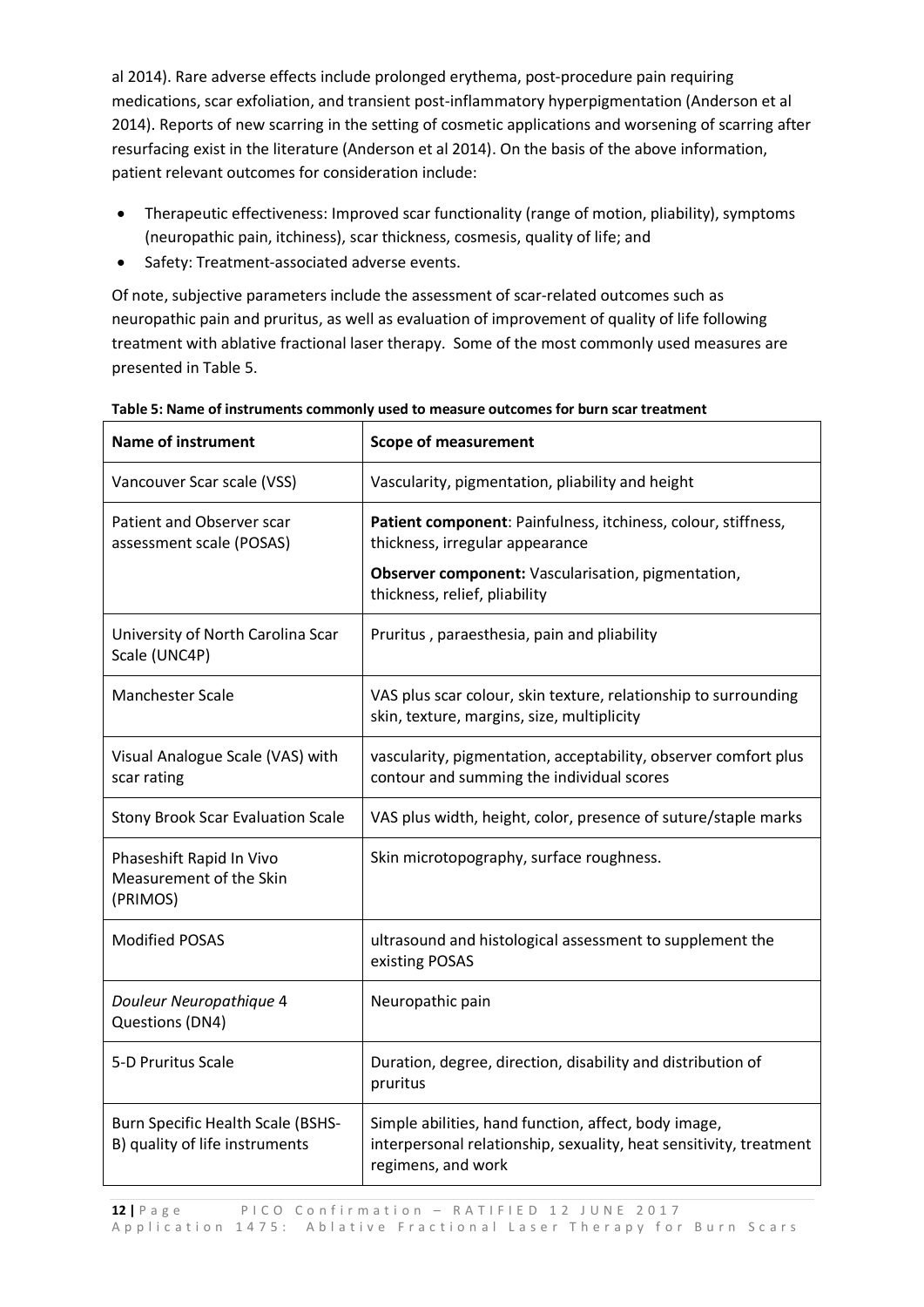#### **Health care system-related outcomes**

Ablative fractional  $CO<sub>2</sub>$  laser therapy combined with surgical scar revision may decrease the need for early burn excision and grafting in selected cases (Anderson et al 2014). This would have an important healthcare system impact in terms of reducing costly surgical intervention and hospital stay.

Based on clinical experience, the applicant estimates that introduction of the ablative fractional  $CO<sub>2</sub>$ laser into routine scar management could:

- reduce the number of more complex elective reconstructive surgeries by 57%; and
- reduce the length of stay at the hospital for patients undergoing elective reconstructive procedures by 74% (a drop from a mean of 5.2 days pre-laser-era to a mean of 1.8 days since introduction of the ablative fractional  $CO<sub>2</sub>$  laser).

The applicant further indicated that, in some circumstances, the laser may completely replace the necessity for any of these procedures.

In order to objectively measure the outcome of ablative fractional  $CO<sub>2</sub>$  laser therapy on scar rehabilitation, ultrasound measurements of thickness of the scar before and after intervention could be measured (Issler-Fisher et al 2016). This will have a healthcare system impact in terms of ultrasound service use, which will need to be measured and included in the economic evaluation of the intervention for listing on the MBS.

## **Current / proposed clinical management algorithms for identified population**

The clinical approach to treatment of burn scars largely depends on characteristics of the scar (Anderson et al 2014). As noted, ablative fractional  $CO<sub>2</sub>$  laser therapy is currently being routinely used at burn centres in conjunction with other non-surgical and surgical interventions. Figure 2 outlines the current clinical management algorithm for the proposed patient population. As noted in 'Comparator', patients would use surgical procedures for reconstructive purposes more extensively in the absence of ablative fractional CO2 laser. Other treatments would be the same.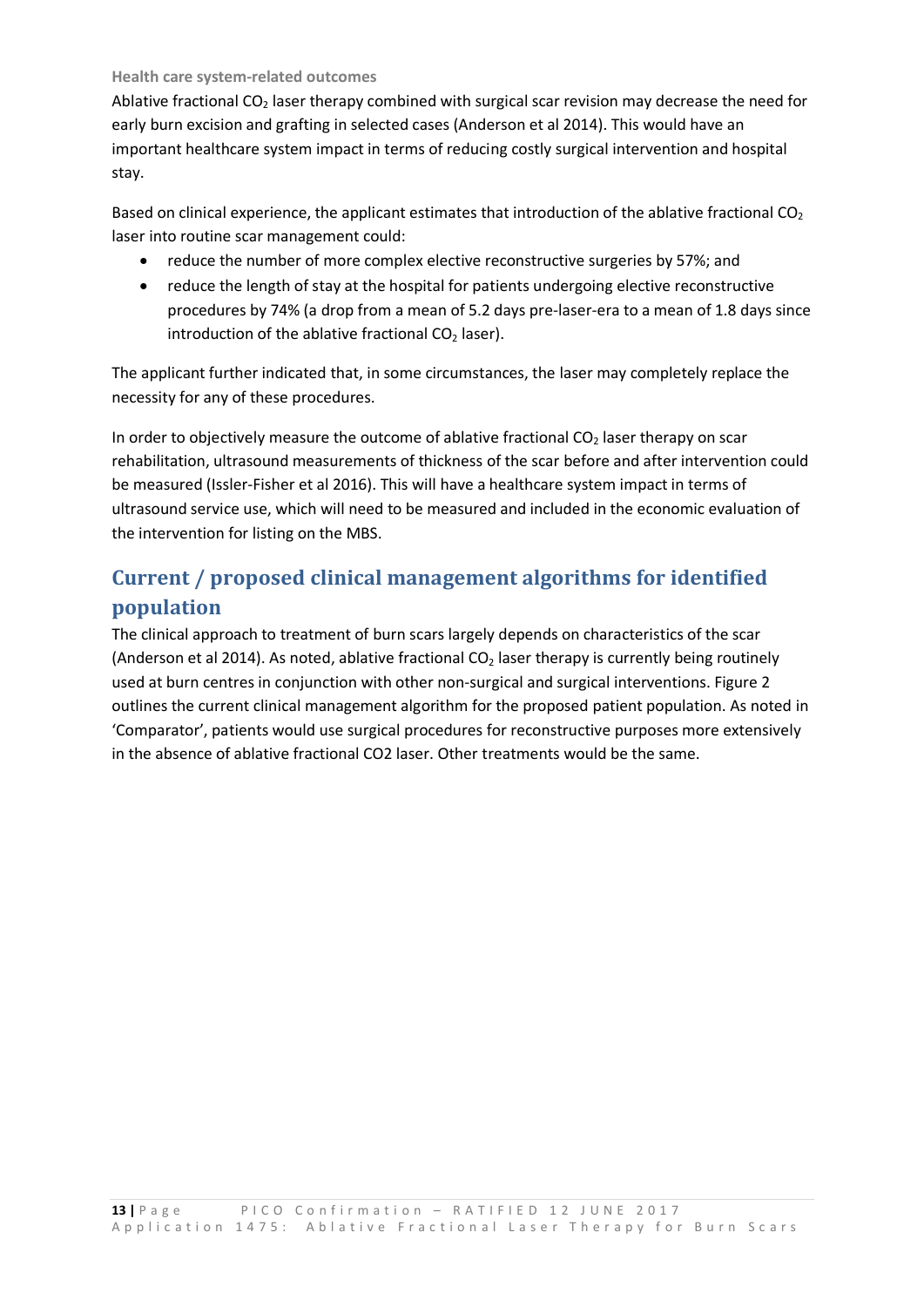#### **Figure 2: Current clinical management algorithm for the management of burn scars**



## **Proposed economic evaluation**

The applicant submitted a claim of superiority of ablative fractional  $CO<sub>2</sub>$  laser therapy in terms of clinical effectiveness and safety outcomes in patients with severe scars resulting from burn injuries, compared to usual care.

Specifically, the applicant noted the following claims:

- Ablative fractional laser therapy offers cosmetic and functional enhancement for patients with severe burn scars.
- Ablative fractional laser therapy is minimally invasive, with fewer side effects.
- When combined with surgical scar revision, ablative fractional laser therapy may eventually decrease the need for early burn excision and grafting in selected cases.
- Improvement in therapeutic outcomes with ablative fractional laser therapy may have follow on effects in improving quality of life for patients with severe burn scars.

Based on this assessment, the appropriate economic evaluation is either a cost-utility analysis or a cost-effectiveness analysis. A cost-utility analysis, which presents the outcome in terms of life-years gained, is generally preferred by the Medical Services Advisory Committee (as outlined in the Guidelines). Studies reporting outcomes on quality of life will be important in this type of analysis and the advent of a Burns specific Quality of Life Scale will be advantageous in this respect.

The economic evaluation of this intervention will need to consider the availability of comparative evidence given the limited availability of randomised trials. Evidence will need to be extrapolated from the available non-randomised and observational studies, with the limitations of such evidence clearly documented. The assessment would also need to consider the extent of usual care (the comparator) and its associated resource use.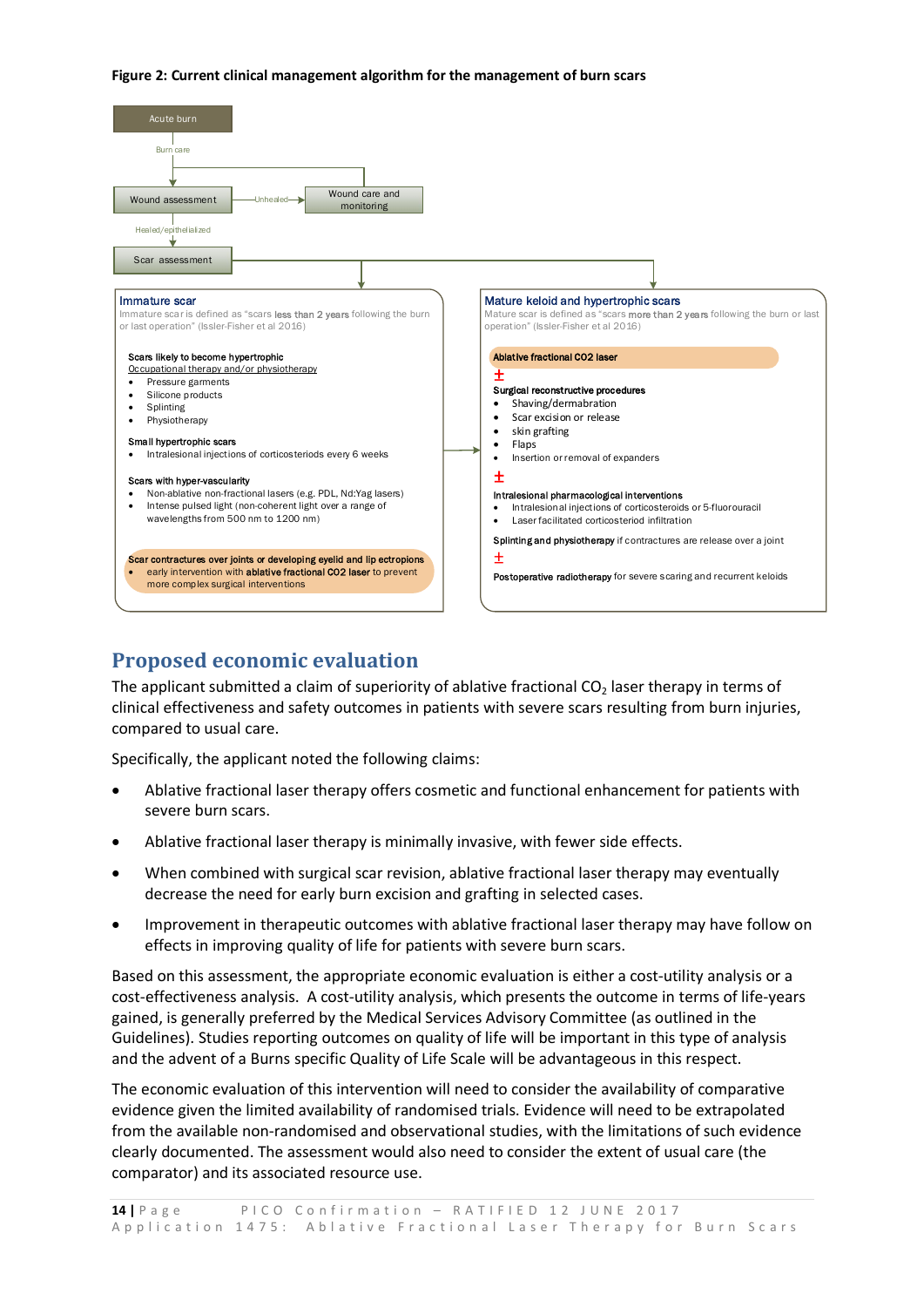## **Proposed item descriptors**

For consistency with existing MBS items for laser resurfacing, the following item descriptors are proposed. Item descriptors are based on total body surface area as proposed by the applicant. Given the difficulty in measuring physical aesthetic and social sequelae, the patient population is set out to align with existing MBS items and the proposed patient population.

In proposing the fees set out below, the applicant intends the fee to incorporate the costs of specialised training and education for safe and competent application of the proposed intervention, as well as the capital required for purchase and maintenance of the laser machine, in comparison to existing MBS items for laser therapy resurfacing.

Category 3 – Therapeutic Procedures

#### **OPERATIONS | PLASTIC & RECONSTRUCTIVE**

FRACTIONAL ABLATIVE CARBON DIOXIDE LASER resurfacing of the face or neck for hypertrophic and keloid burn scars that are associated with significant functional or psychological impairment limited to 1 aesthetic area (Anaes.)

MBS Fee: \$219.95 (same fee as item 45506)

FRACTIONAL ABLATIVE CARBON DIOXIDE LASER resurfacing of the face or neck for hypertrophic and keloid burn scars that are associated with significant functional or psychological impairment more than 1 aesthetic area (Anaes.)

MBS Fee: \$295.70 (same fee as item 45512)

ABLATIVE FRACTIONAL CARBON DIOXIDE LASER resurfacing of the face or neck for hypertrophic and keloid burn scars that are associated with significant functional or psychological impairment – whole of face or whole of neck (Anaes.)

MBS Fee: \$700

ABLATIVE FRACTIONAL CARBON DIOXIDE LASER resurfacing of areas other than the face or neck for hypertrophic and keloid burn scars that are associated with significant functional or psychological impairment - area of treatment up to 3% of total body surface (Anaes.)

MBS Fee: \$198.25 (same fee as item 14106, plus 30%)

ABLATIVE FRACTIONAL CARBON DIOXIDE LASER resurfacing of areas other than the face or neck hypertrophic and keloid burn scars that are associated with significant functional or psychological impairment - area of treatment between 3% and up to 6% of total body surface (Anaes.)

MBS Fee: \$243.55 (same fee as item 14109, plus 30%)

ABLATIVE FRACTIONAL CARBON DIOXIDE LASER resurfacing of areas other than the face or neck hypertrophic and keloid burn scars that are associated with significant functional or psychological impairment - area of treatment between 6% and up to 9% of total body surface (Anaes.)

MBS Fee: \$288.25 (same fee as item 14112, plus 30%)

ABLATIVE FRACTIONAL CARBON DIOXIDE LASER resurfacing of areas other than the face or neck hypertrophic and keloid burn scars that are associated with significant functional or psychological impairment - area of treatment between 9% and up to 12% of total body surface (Anaes.)

MBS Fee: \$333.45 (same fee as item 14115, plus 30%)

ABLATIVE FRACTIONAL CARBON DIOXIDE LASER resurfacing of areas other than the face or neck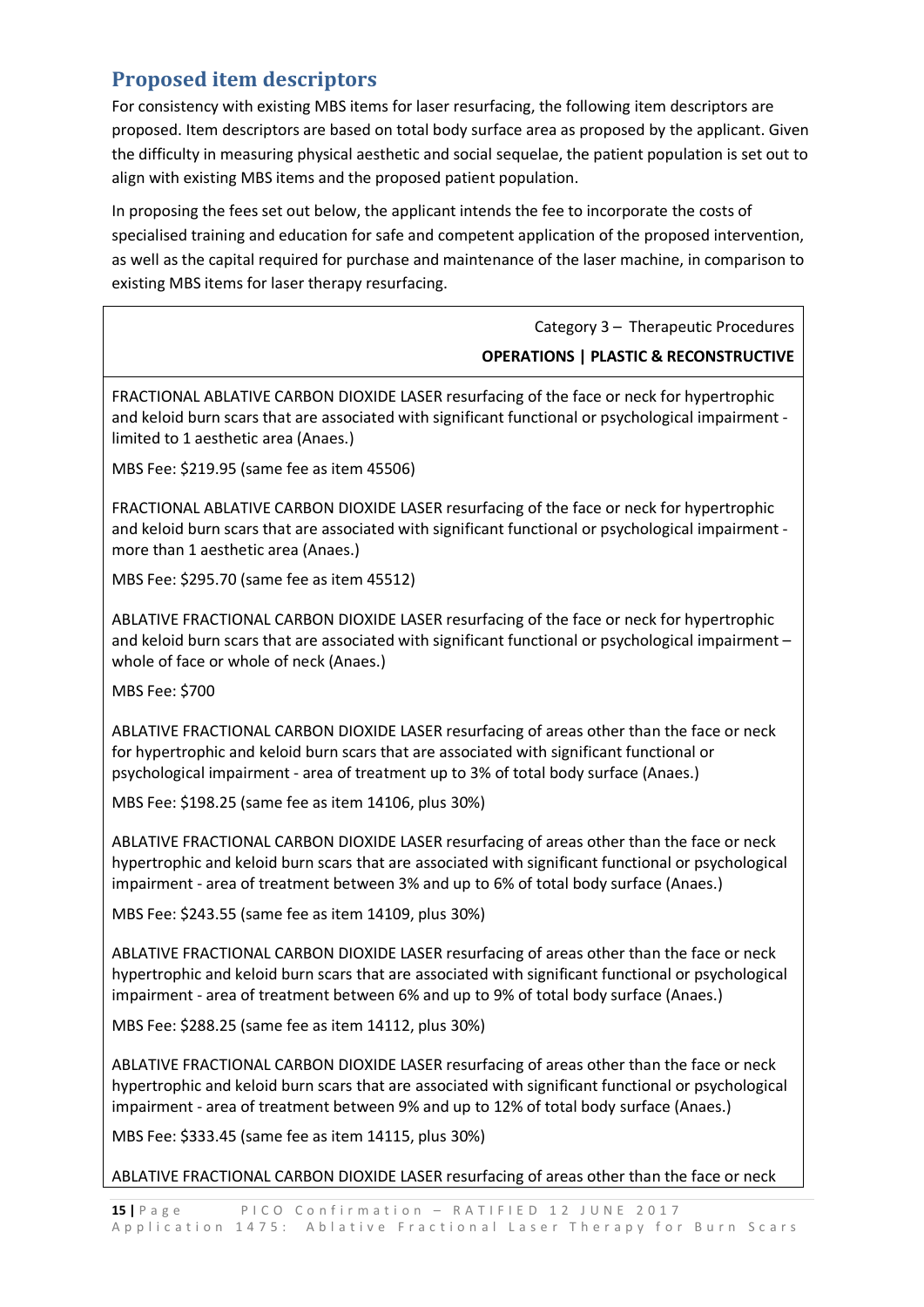Category 3 – Therapeutic Procedures

#### **OPERATIONS | PLASTIC & RECONSTRUCTIVE**

hypertrophic and keloid burn scars that are associated with significant functional or psychological impairment - area of treatment greater than 12% of total body surface (Anaes.)

MBS Fee: \$423.50 (same fee as item 14118, plus 30%)

*Up to a maximum of 6 sessions (including any sessions to which any of the above items apply) in any 12 month period.* 

#### **References**

- Albert C 2017, Fractional vs Non-Fractional Laser: Where are we and where are we going? Congress Handout. Geneva: Schweizerische Gesellschaft für medizinische Laseranwendungen (SGML). www.rosenfluh.ch/media/dermatologie-aesthetische-medizin/2017/02/Fractional-vs-Non-Fractional-Laser.pdf [Accessed May 2017]
- Anderson R, Donelan M, Hivnor C, Gleeson E, Ross V, Shumaker P, Uebelhoer N & Waibel J 2014, 'Laser treatment of traumatic scars with an emphasis on ablative fractional laser resurfacing: Consensus Report', *JAMA Dermatology*, 150(2):187-93.
- Australia and New Zealand Burn Association 2017, Burn Units, available at: http://anzba.org.au/care/burn-units/, accessed 6 March 2017.
- Australian Institute of Health and Welfare & Flinders University 2016, *Hospitalised burn injuries Australia 2013-14*, Injury Research and Statistics Series 102, Cat. no. INJCAT 178, AIHW, Canberra.
- Brusselaers N, Pirayesh A, Hoeksema H, Verbelen J, Blot S, Monstrey S 2010. Burn scar assessment: a systematic review of different scar scales. J Surg Res. 164(1):e115-23.
- Chan CYS, Metelitsa A, Dover JS 2015. Non-ablative fractional laser rejuvenation. https://clinicalgate.com/non-ablative-fractional-laser-rejuvenation/ [Accessed May 2017]
- El-Zawahry B, Sobhi R, Bassiouny D & Tabak S 2015, 'Ablative CO<sub>2</sub> fractional resurfacing n treatment of thermal burn scars: an open-label controlled trial and histopathological study', *Journal of Cosmetic Dermatology*, 14:324-31.
- Falder S, Browne A, Edgar D, Staples E, Fong J, Rea S, Wood F 2009, 'Core outcomes for adult burn survivors: a clinical overview' Burns. 35(5):618-41.
- Fiona Wood Foundation 2017, *Current Statistics*, available at: http://www.fionawoodfoundation.com/our-challenge/current-statistics/, accessed 21 February 2017.
- Gold MH, McGuire M, Mustoe TA, Pusic A, Sachdev M, Waibel J, Murcia C; International Advisory Panel on Scar Management. Updated international clinical recommendations on scar management: part 2- algorithms for scar prevention and treatment. Dermatol Surg. 2014; 40(8):825-31.